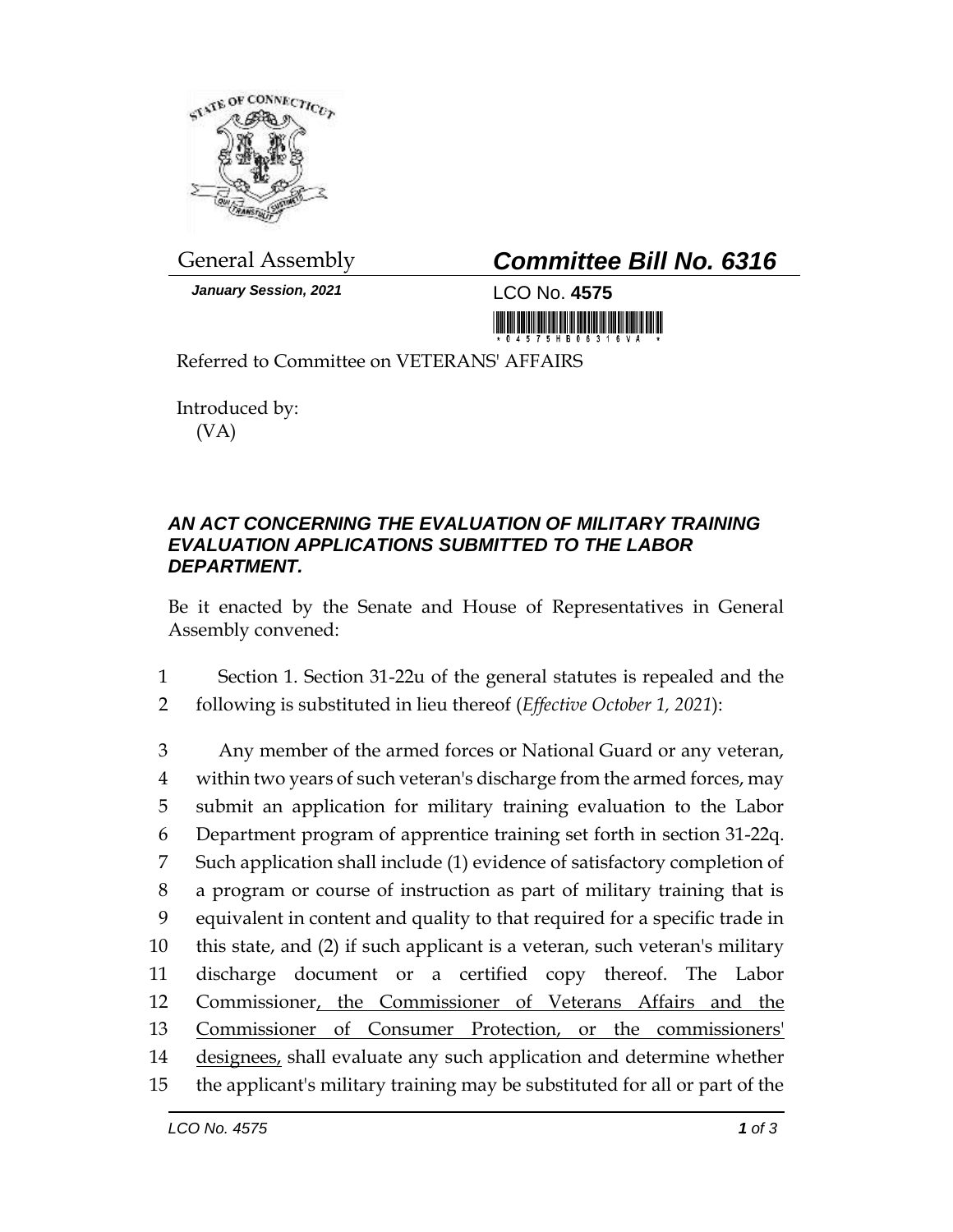term of an apprenticeship program registered with the Labor Department for a specific trade. If the **[**commissioner determines**]** commissioners, or the commissioners' designees, jointly determine that the applicant's military training is equivalent to the training required for completion of such apprenticeship program, the **[**commissioner**]** Labor Commissioner, or the commissioner's designee, shall issue such applicant a recommendation for review by the appropriate examining board established under section 20-331. Presentation of such recommendation, pursuant to section 20-333, shall allow such applicant to sit for any licensure examination without participation in an apprenticeship program. If the **[**commissioner determines**]** commissioners, or the commissioners' designees, jointly determine that the applicant's military training is equivalent to part of the training required for completion of an apprenticeship program, such applicant's hours of qualified military training, as determined jointly by the **[**commissioner**]** commissioners, or the commissioners' designees, shall be deducted from the hours of apprenticeship training required for the specific trade provided (A) such applicant completes the minimum number of hours of apprenticeship training required under federal law, and (B) prior to implementation of this provision, the Labor Department obtains concurrence with such provision from the federal office of apprenticeship pursuant to 29 CFR 29.13(b)(9). For the purposes of this section, (i) "veteran" means any person who was discharged or released under conditions other than dishonorable from active service in the armed forces, (ii) "armed forces" has the same meaning as provided in section 27-103, and (iii) "military discharge document" has the same meaning as provided in section 1-219.

This act shall take effect as follows and shall amend the following sections:

| Section 1 | $\vert$ October 1, 2021 | $131-22u$ |
|-----------|-------------------------|-----------|